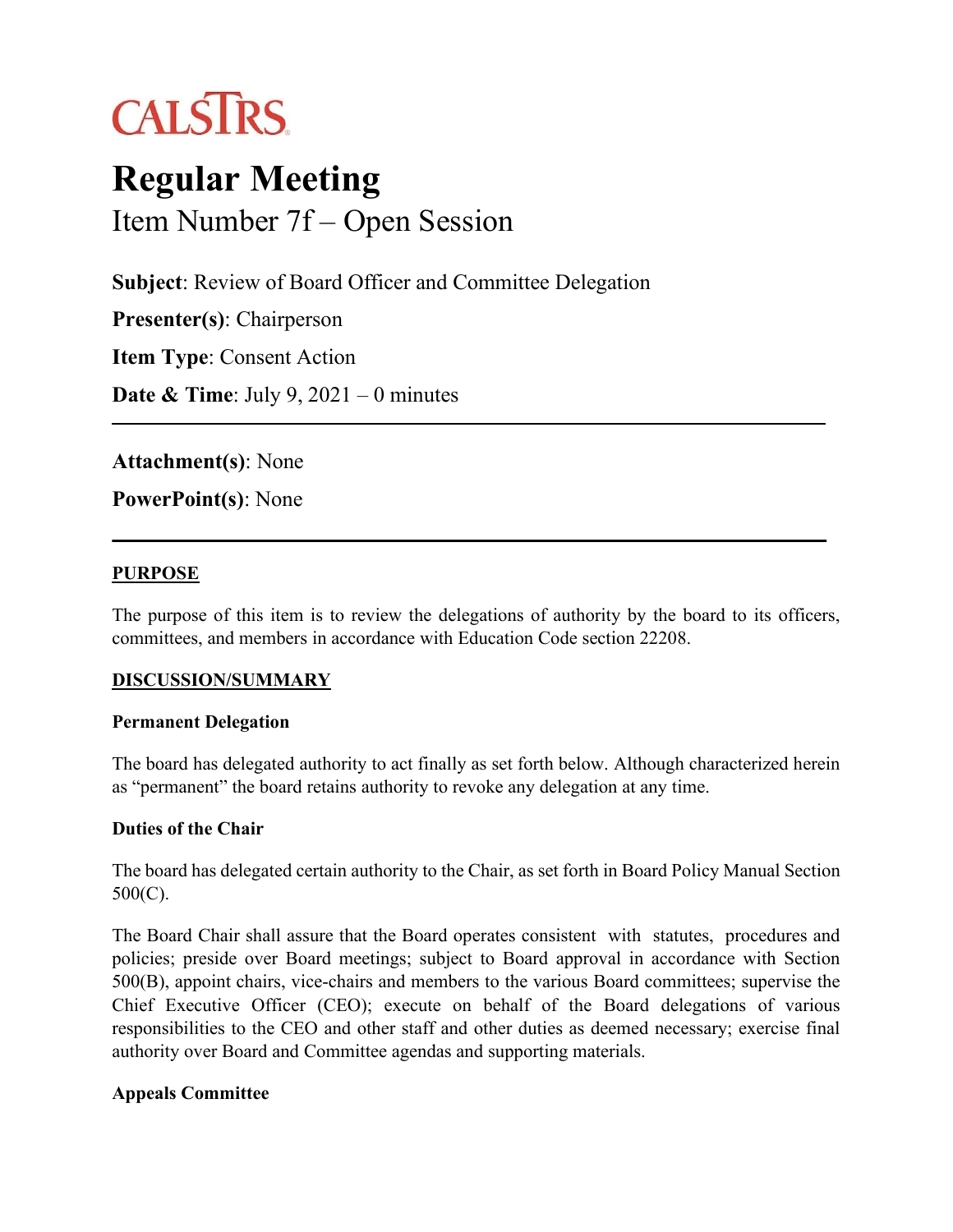Regular Meeting – Item 7f July 9, 2021 Page 2

The board has delegated certain authority to the appeals committee, as set forth in the Appeals Committee Charter:

•To hear and act finally on all appeals, proposed decisions, and determinations of whether an administrative hearing will be granted pursuant to the applicable provisions of the Education Code and the California Code of Regulations. However, at the request of the Board Chair, any appeal may be removed from the Committee prior to being heard and be brought before the Board for determination.

•To designate all or a part of an administratively adjudicated decision as a Precedential Decision pursuant to the Board Policy Manual Section 800 (D) and the Government Code Section 11425.60.

## **Investment Committee**

As a committee of the whole, the Investment Committee's delegation is specified in its charter.

To consider and act finally on all matters relating to the CalSTRS investment portfolios; to select and oversee the work of the Chief Investment Officer; and to engage investment advisors, consultants, managers and counsel as necessary to assist the Committee in carrying out its responsibilities. The Committee will not consider any proposed investment that has not gone through the System's due diligence process and been reviewed by the System's professional staff.

#### **Legislation**

In April 2017, the board amended its legislation policy to include the following delegation:

If the board is unable to take a position on the legislation or regulations in a timely manner, the board delegates authority to the Chair and Vice Chair to adopt a position on legislation or regulations based on the following guidelines if expressing the position would aid in executing the board's policy. Upon action via delegation, the reason for delegation and the position taken shall be communicated to the board immediately. The minutes of the next board meeting shall reflect the delegation, the reason for the delegation and the position taken.

#### **Pension Solution Contracts**

In April 2017, the board delegated to the chair and vice chair authority to approve Pension Solution related contracts with the value greater than 1 million dollars, but not to exceed 10 million dollars, only when waiting for the next scheduled board meeting could cause project delays. Staff will include as information to the board, any contract item approved in an intervening month using this method of approval in the Contracts Requiring Board Approval item at the next meeting.

# **Emergency Contract Approval**